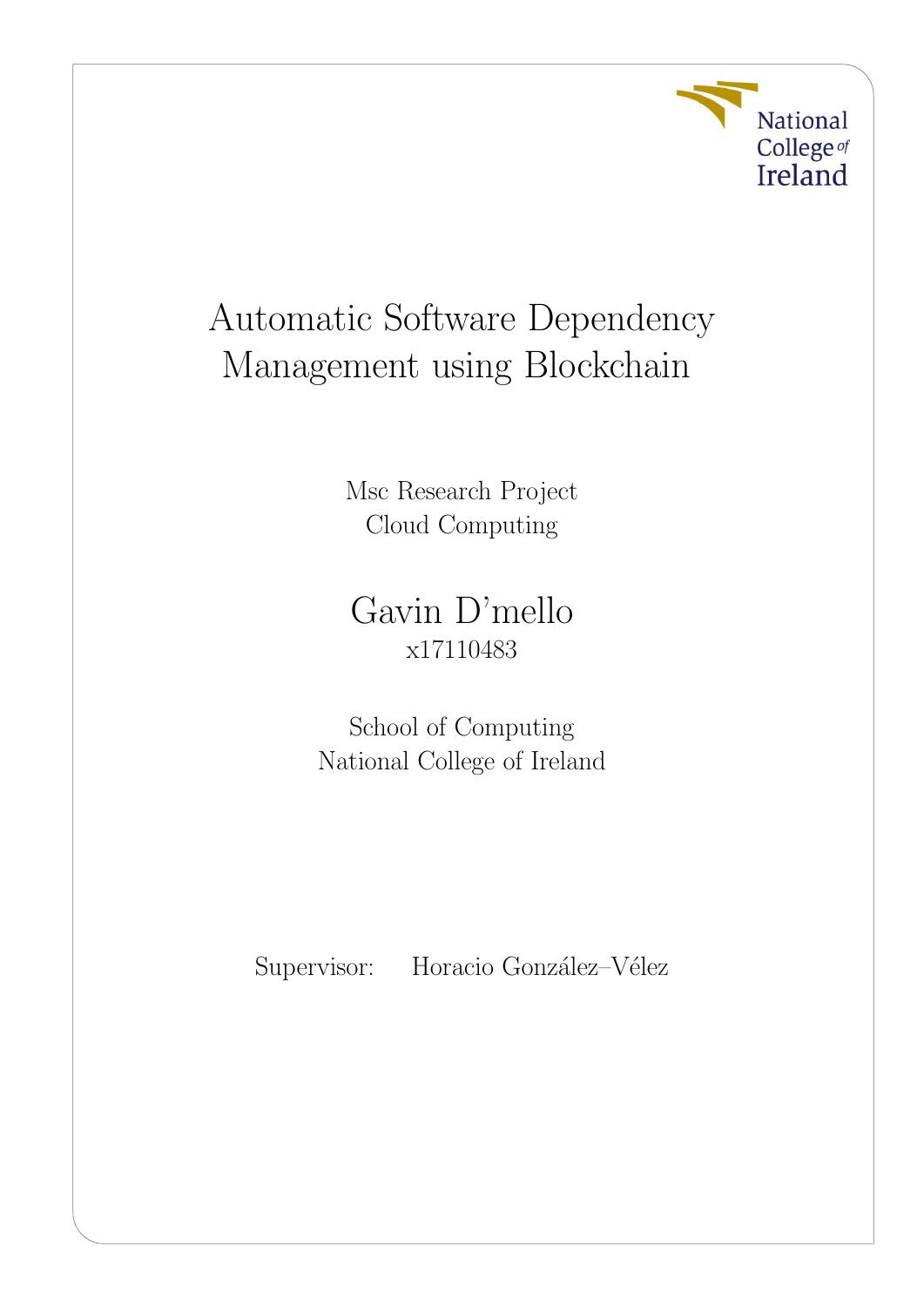

### National College of Ireland Project Submission Sheet – 2017/2018 School of Computing

| <b>Student Name:</b> | Gavin D'mello                                         |  |  |
|----------------------|-------------------------------------------------------|--|--|
| Student ID:          | x17110483                                             |  |  |
| Programme:           | Cloud Computing                                       |  |  |
| Year:                | 2018                                                  |  |  |
| Module:              | Msc Research Project                                  |  |  |
| Lecturer:            | Horacio González-Vélez                                |  |  |
| Submission<br>Due    | 13/07/2018                                            |  |  |
| Date:                |                                                       |  |  |
| Project Title:       | Automatic Software Dependency Management using Block- |  |  |
|                      | chain                                                 |  |  |
| Word Count:          | 5649                                                  |  |  |

I hereby certify that the information contained in this (my submission) is information pertaining to research I conducted for this project. All information other than my own contribution will be fully referenced and listed in the relevant bibliography section at the rear of the project.

ALL internet material must be referenced in the bibliography section. Students are encouraged to use the Harvard Referencing Standard supplied by the Library. To use other author's written or electronic work is illegal (plagiarism) and may result in disciplinary action. Students may be required to undergo a viva (oral examination) if there is suspicion about the validity of their submitted work.

| Signature: |                     |
|------------|---------------------|
| Date:      | 16th September 2018 |

#### PLEASE READ THE FOLLOWING INSTRUCTIONS:

1. Please attach a completed copy of this sheet to each project (including multiple copies).

2. You must ensure that you retain a HARD COPY of ALL projects, both for your own reference and in case a project is lost or mislaid. It is not sufficient to keep a copy on the computer. Please do not bind projects or place in covers unless specifically requested.

3. Assignments that are submitted to the Programme Coordinator office must be placed into the assignment box located outside the office.

| Office Use Only        |  |
|------------------------|--|
| Signature:             |  |
|                        |  |
| Date:                  |  |
| Penalty Applied<br>(if |  |
| $applicable)$ :        |  |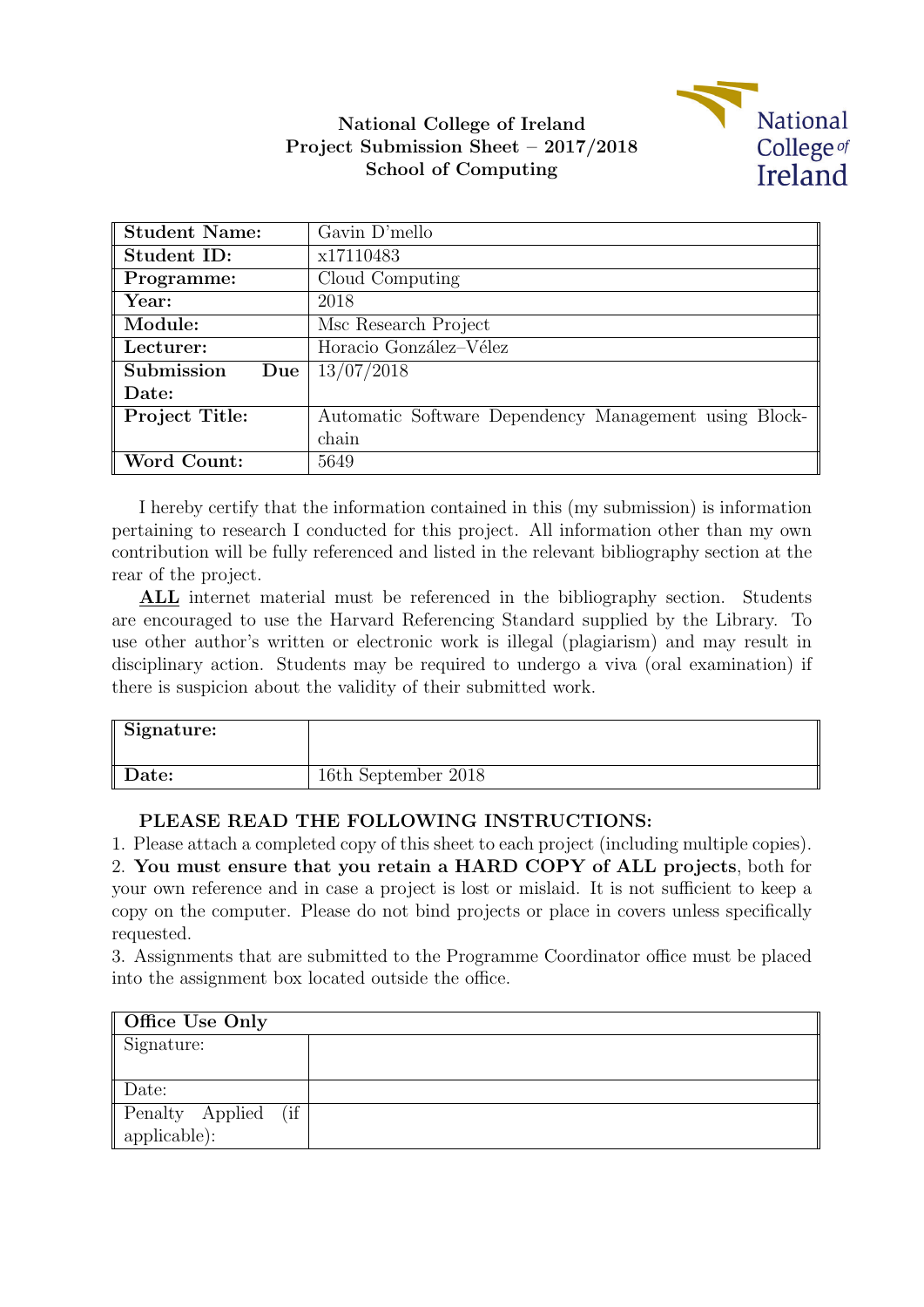## Automatic Software Dependency Management using Blockchain

### Gavin D'mello x17110483 Msc Research Project in Cloud Computing

#### 16th September 2018

#### Abstract

Contemporary software deployments rely on cloud-based package managers for installation, where existing packages are installed on demand from remote code repositories. Usually, frameworks or common utilities, packages increase the code reusability within the ecosystem, whilst keeping the code base small. However, disruptions in the package management services can potentially affect development and deployment workflows. Furthermore, cloud package managers have arguably an ambiguous ownership model and offer limited visibility of packages to the users. This work describes the development of a blockchain-based package control system which is decentralised, reliable and transparent. Blockchain nodes are installed within the infrastructure to provide immutability, and then a dependency graph is constructed to trace the software provenance and package reliance. Our system has been tested with 4338 packages from NPM, 950 out of which are the top dependedupon packages.

### Contents

|                | 1 Introduction                    | $\overline{2}$           |
|----------------|-----------------------------------|--------------------------|
| $2^{\circ}$    | <b>Related Work</b>               | 3                        |
| 3              | Contribution                      | $\overline{\mathbf{4}}$  |
| 4              | Methodology<br>4.2<br>4.3<br>4.4  | 6<br>6<br>- 8<br>9<br>10 |
| 5 <sub>1</sub> | Implementation                    | 13                       |
| 6              | Evaluation                        | 15                       |
|                | <b>Conclusion and Future Work</b> | 17                       |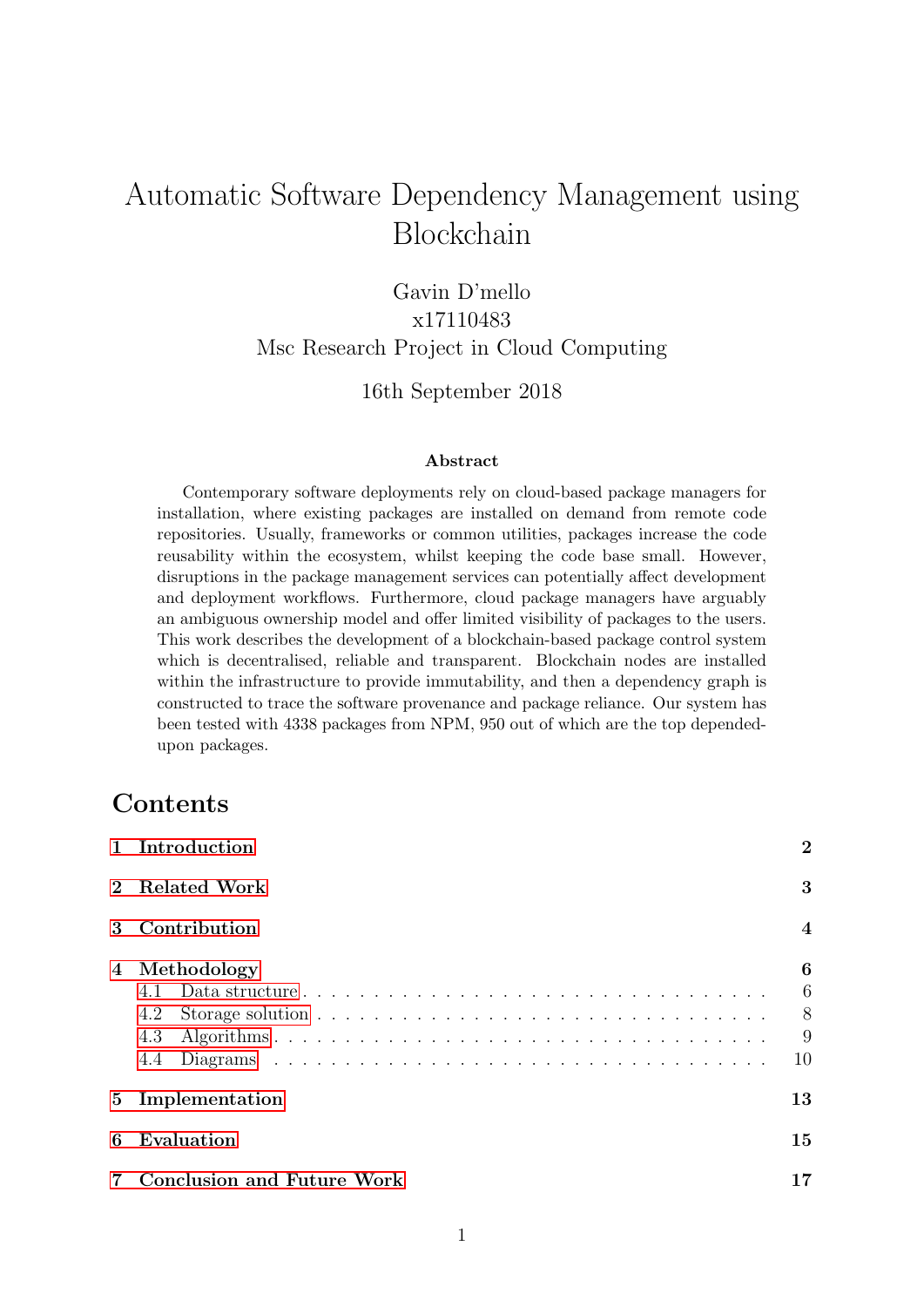### <span id="page-3-0"></span>1 Introduction

Long considered a key practice in the industry, software reuse entails the creation of new software systems using existing software packages [Krueger](#page-19-0) [\(1992\)](#page-19-0). Most software packages are made available as common utility tools or frameworks which are used by millions of users. With the advent of a microservices and cloud architectures, package reuse has increased as each service has its lifetime and own state to manage independently of other services. Each language and community tend to have a different operating package manager, and the proliferation of online version control tools such as Github and Bitbucket have led to the creation wider range of interdependent software components [Decan et al.](#page-18-1) [\(2016\)](#page-18-1).

Package managers provide a platform for code sharing and reliability. Reliable application package managers are of prime importance to software developers. Most packages need to be installed right before the deployment phase. Software packages tend to have direct and transitive dependencies on other packages, which make them vulnerable and/or prone to failure if any dependency is unpublished or compromised. Dependencies are not necessarily straightforward and can have multiple nesting levels. For example, the package libcurl, which is used for sending HTTP requests, depends on other packages like zlib which is used to compress data. Any failure in an application package manager could lead to build failures and hinder the development processes.

Different software package managers offer mirrors and streaming. Nonetheless, most package managers are heavily centralised in their architectures, which can present a single point of failure and, more relevant to this work, a source of inconsistencies when package components or versions change. It is therefore important to check if existing package managers can be decentralised to improve the reliability of the ecosystem.

Blockchain smart contracts allow us to store data and execute functions on them in a decentralised setup. Once the smart contract is deployed, transactions can be sent to the contract. The changes made by the transactions can be mined and broadcasted to the entire network. This work focuses on the application of smart contracts to maintain an immutable decentralised change control system for packages and versions. It can assure the provenance of a given set of packages to assure the correct development and deployment for a given set of new packages. We have evaluated our work using 4338 packages from NPM.

This paper is organised as follows. Section [2](#page-4-0) discusses package managers and existing Blockchain systems. Section [4](#page-7-0) outlines our proposed method to manage software packages with Blockchain, including the proposed algorithm for smart contracts. Section [5](#page-14-0) shows the implementation of versions on the Smart contracts. Solidity was used to write the Smart contract and peer to peer storage was used to upload the packages. The version tree is described which shows how one version is different from another. The pattern used to store the contract also helps us to seamlessly change the processing logic from the storage. Section [6](#page-16-0) presents our evaluation using 4338 packages along with some of their versions. These 4338 packages include packages which are the most depended-upon and key utilities. The section also outlines the bandwidth requirements of the blockchain node and the latency involved in pulling the packages from the system. It also shows a part of a network graph modeled directly from the data coming from the blockchain node. Finally, Section [7](#page-18-0) presents some concluding remarks.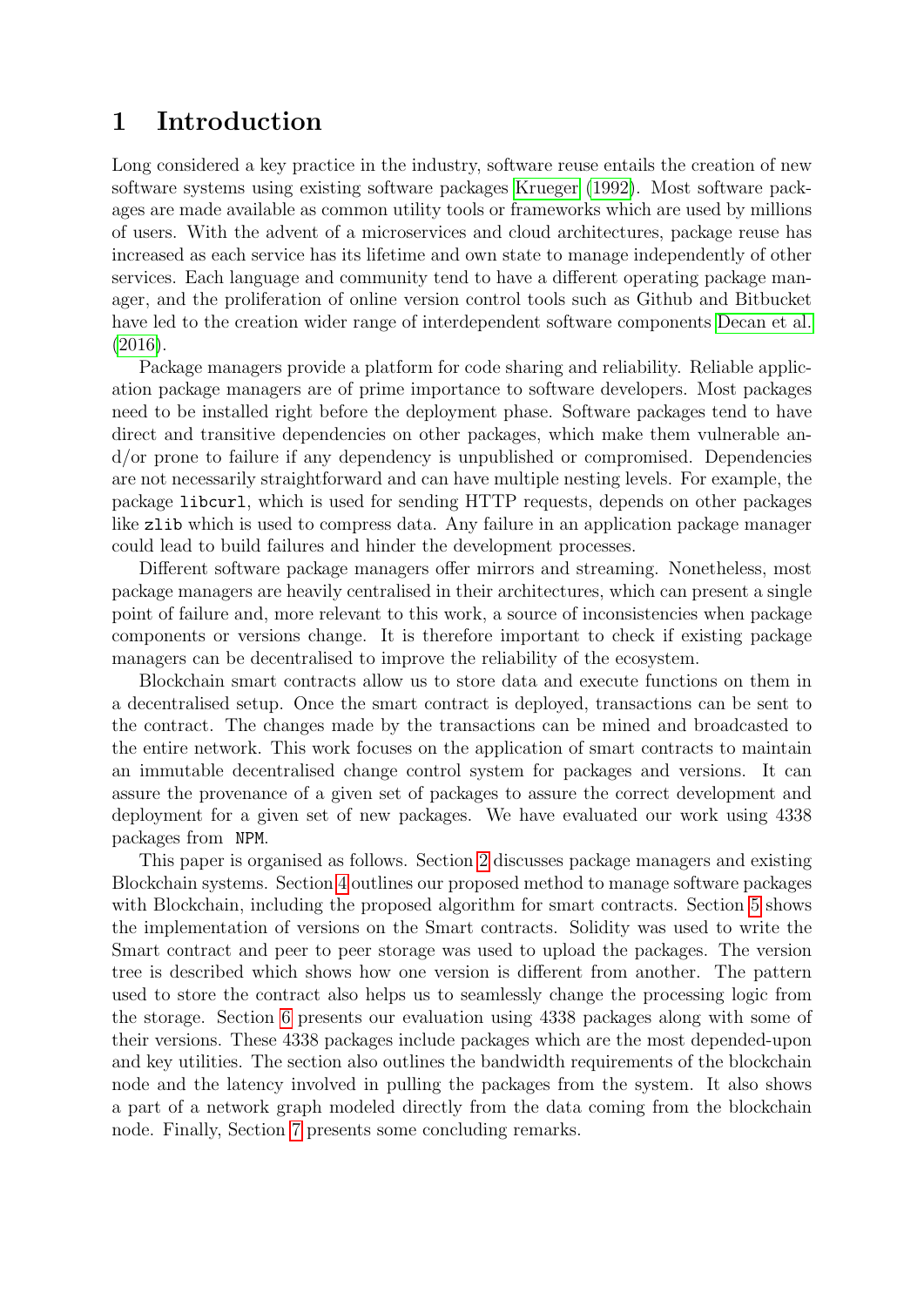### <span id="page-4-0"></span>2 Related Work

Traditionally, software has been created using a waterfall model where every change goes through some pre-requisite number of stages. With the advent of open-source and rapid collaborative environments, rapid application development has increasingly become the norm for applicative environments [Ruparelia](#page-19-1) [\(2010\)](#page-19-1). Agile, Scrum, Extreme Programming, and other rapid application development methodologies have become more popular, since they allow changes to be added dynamically, leading to continuous implementation using a backlog. Developers pick software features from the backlog and releases are made at shorter durations compared to the traditional model, leading to adaptive software development [Highsmith and Cockburn](#page-19-2) [\(2001\)](#page-19-2).

Code bases are constantly evolving over time and version control tools like Git and Subversion are widely used to manage versions and control changes. Github and Bitbucket are widely employed in the software industry for hosting remote code repositories based on such services. These are centralised stores keep all the repositories published and also improve code discovery.

Github and Bitbucket encourage reuse of application code and, arguably, save resources and configuration efforts as the same package can be globally used by many different programs. However, Github and BitBucket package management can be complex. Packages have to be typically downloaded using source code and each client needs to explicitly keep version control on each package.

Cloud computing enables the provision of software on demand but requires applications to be delivered as a consistent lightweight service over the Internet. Consequently, monolithic software architectures are constantly getting divided into microservices [Balalaie](#page-18-2) [et al.](#page-18-2) [\(2016\)](#page-18-2). The important decision developers have to make is what constitutes a service. The separation of concerns has made life difficult for developers because some code can be duplicated across services.

Managing dynamic versions and software dependencies is complicated, as the program dependency graph for large programs is long known to be difficult to handle [Ottenstein](#page-19-3) [and Ottenstein](#page-19-3) [\(1984\)](#page-19-3). Microservice-based cloud architecture—where package dependencies can be linked to different packages—then increases the challenge at hand [Toffetti](#page-19-4) [et al.](#page-19-4) [\(2017\)](#page-19-4), since the search space is significantly large to completely understand conflicts between dependencies.

The term 'DLL hell' has been coined to describe many different versions of the same library [Tucker et al.](#page-19-5) [\(2007\)](#page-19-5). Programs using the different versions of the same library tend to break in case there are major changes in the package, so package managers are expected to be 'intelligent enough' to handle different versions of the same package. A CUDF (Common Upgrade Description Format) document was proposed to keep a track of the package definition and its dependencies [Abate et al.](#page-18-3) [\(2012\)](#page-18-3), similar to PyPI's requirement.txt file or NPM's package.json. However, modern-day application package managers such as NPM can have multiple versions of the package [Schlueter](#page-19-6) [\(2010\)](#page-19-6), and common version requirements are kept in a common directory and alternate versions are kept local to the package which helps to eliminate collisions of different versions. Some package managers use semantic versioning or 'semver' principles. These principles should be clearly understood by the authors and users. Authors must understand that the breaking changes must always be released as major changes. Users must carefully review the changes in the packages to avoid build errors. Failure to understand these laws puts build systems at risk. Versions are divided into three parts [Semantic Versioning](#page-19-7)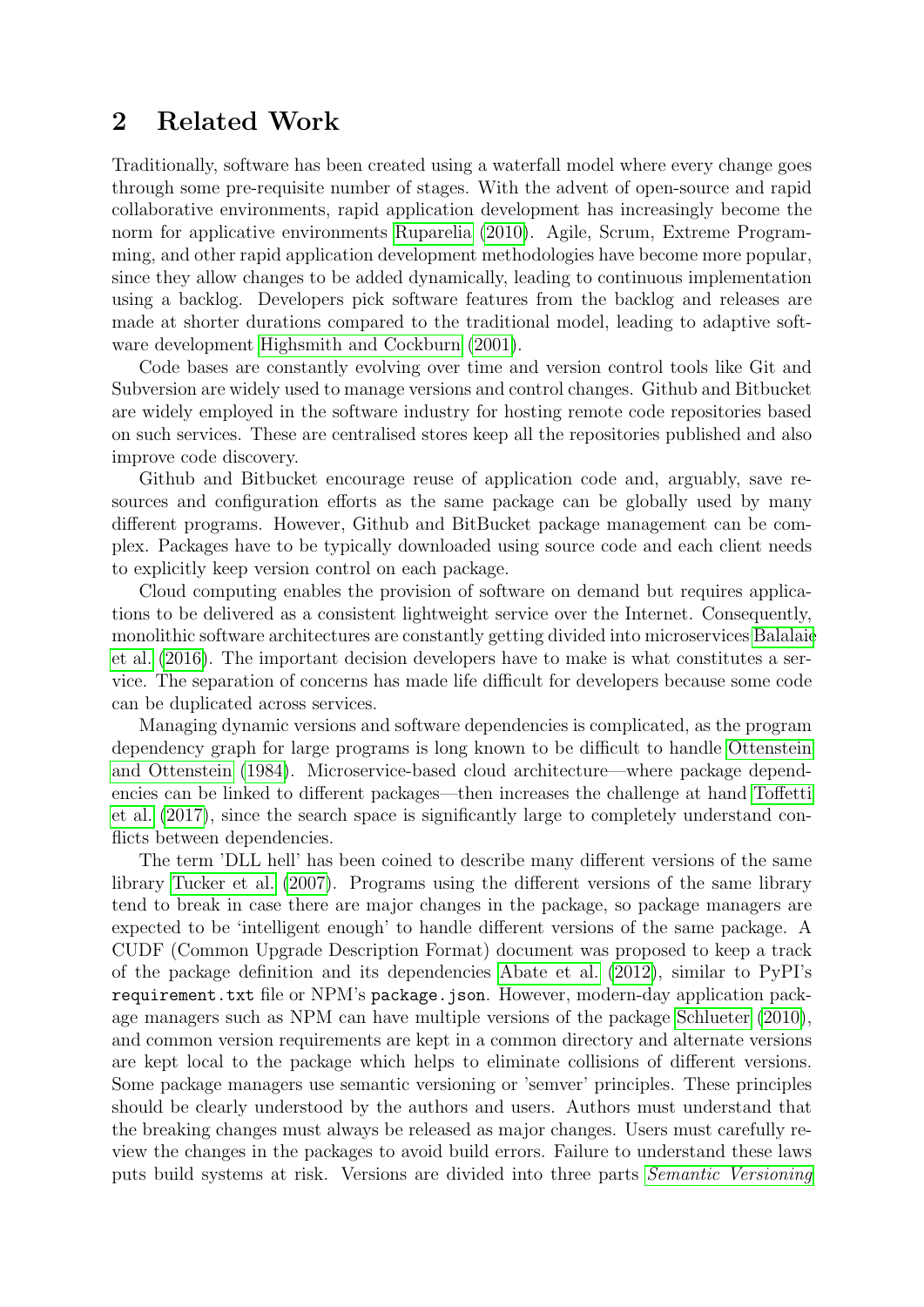<span id="page-5-1"></span>

| Language   | Package manager |
|------------|-----------------|
| Java       | Maven           |
| Nodejs     | Npm             |
| Python     | Pypi            |
| C#         | Nuget           |
| <b>PHP</b> | Packagist       |
| Ruby       | Ruby gems       |

Table 1: List of languages and their package managers

[user guide](#page-19-7) [\(2013\)](#page-19-7): Major.Minor.Patch

A security-oriented management framework, CHAINIAC has been used to verify integrity and authenticity for software-release processes based on decentralised nodes [Nikitin](#page-19-8) [et al.](#page-19-8) [\(2017\)](#page-19-8). However, CHAINIAC does not appear to address the immutability issue as changes in versions may eventually break compilation and software components. Major version bumps are for breaking changes in the API or when the package big parts of the package are being rewritten. Minor versions are for new features additions to existing set without breaking changes. A patch is bug fixes without breaking changes.

Every programming language has its own package manager. Table [1](#page-5-1) has a list of selected languages along with their package managers

Having openly released their architecture for dependency management, NPM is the package manager for JavaScript and is also widely considered among the largest code repositories in the world [Wittern et al.](#page-19-9) [\(2016\)](#page-19-9).

### <span id="page-5-0"></span>3 Contribution

This is a brief comparison between the existing systems and the proposed method.

| Variable name    | Different Package Managers |          |      |                        |  |  |  |
|------------------|----------------------------|----------|------|------------------------|--|--|--|
| Head             | Maven                      | Nuget    | NPM  | <b>Proposed Method</b> |  |  |  |
| Decentralized    | No                         | $\rm No$ | No   | Yes                    |  |  |  |
| Write Throughput | High                       | High     | High | Low                    |  |  |  |
| Read Throughput  | High                       | High     | High | High                   |  |  |  |
| Immutable        | Nο                         | Nο       | Nο   | Yes                    |  |  |  |

Table 2: Comparison of existing systems and the proposed method

The proposed method involves using a blockchain-based smart contract to decentralise the package management. The idea is to propose a model which can work well with both centralized and decentralized systems. Decentralisation is offered by a blockchain network, in our case Ethereum. Ethereum uses Solidity for creating smart contracts. The language has similar syntax to Javascript. The contract is compiled by a Solidity compiler. The Solidity compiler returns the bytecode which needs to be deployed to the Ethereum node. language is yet under heavy development. There are several features like the dynamic passing of structures and mappings which are experimental under the current version.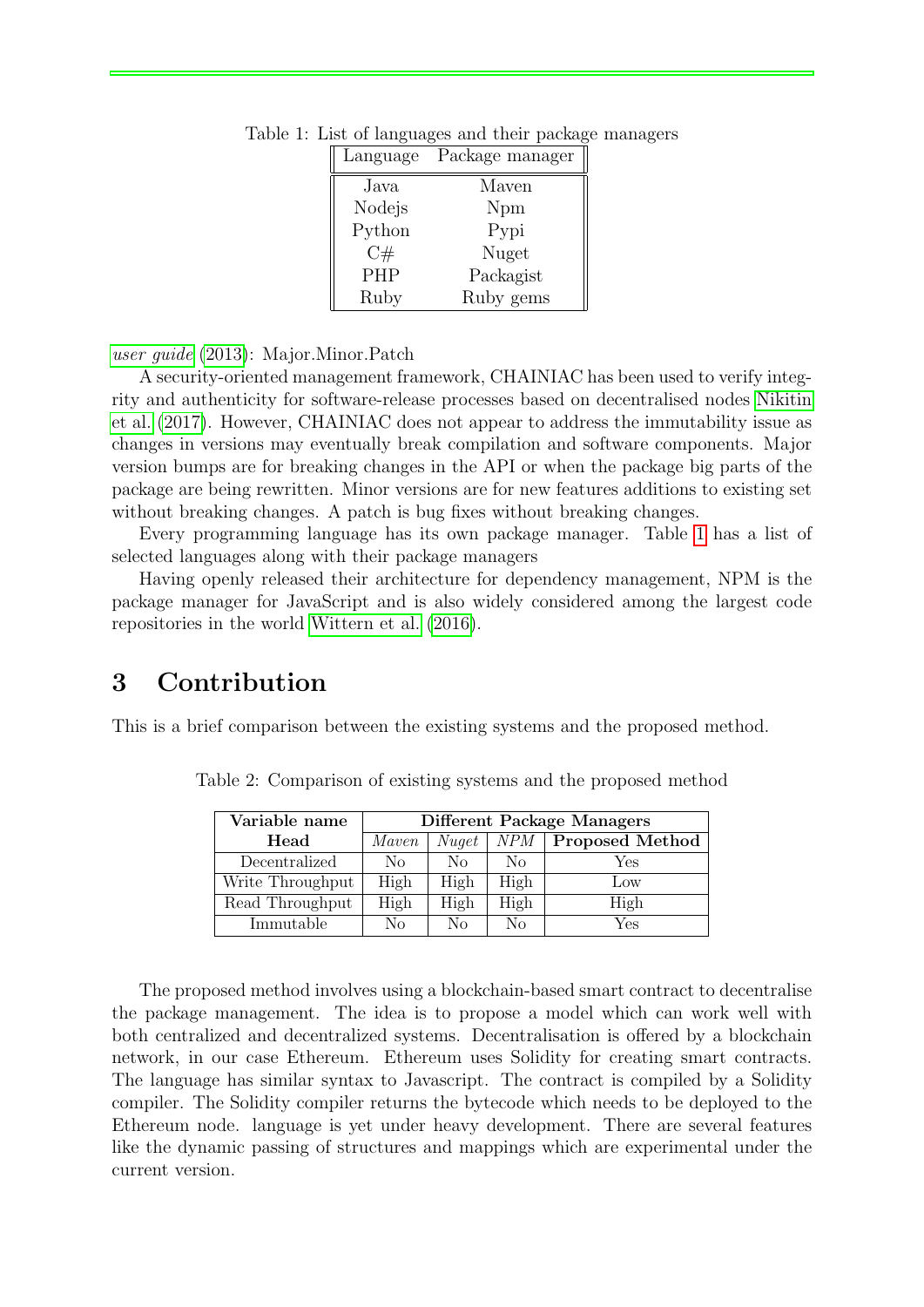

Nodes which constitute the network

<span id="page-6-0"></span>Figure 1: Blockchain data flow.

A blockchain can be construed as a network rather than a technology or system. The smart contract storage is essentially a public database which is immutable and decentralized. It has primarily been used in financial systems. It only came into prominence when Nakamoto released the Bitcoin paper [Nakamoto](#page-19-10) [\(2008\)](#page-19-10). The system did not have a central authority for verifying transactions and involves having a group of miners to which verify transactions. The miners are paid for the electricity and CPU spent in verifying the transactions. Figure [1](#page-6-0) shows how data flows between different nodes in a blockchain network. The work was substantial enough to gain traction. Bitcoin is not Turing complete and potential blockchain adopters could not do anything but get inspired by the system and reinvent the wheel by building something similar.

Ethereum is considered a natural extension of Bitcoin which is also a cryptocurrency. Ethereum is a Turing complete solution where the user can program and deploy bytecode to the Ethereum nodes [Buterin et al.](#page-18-4) [\(2014\)](#page-18-4). This led to interesting opportunities where users could actually harness the actual strength of the network. The concept of smart contracts allowed the user to add custom logic to the Ethereum nodes. The smart contract is written in Solidity which is a general-purpose programming language. The smart contract functions can be called from thin clients like browsers which we call decentralized applications. Any change to data on the Blockchain is mined by the Ethereum community miners and there is a gas price which the miner gets for blocks that they add to the system. Ethereum uses a distributed ledger for transactions and provides a decentralized architecture for smart contract execution. After the smart contract is deployed onto the Ethereum node, the contract is executed via RPC calls from thin clients.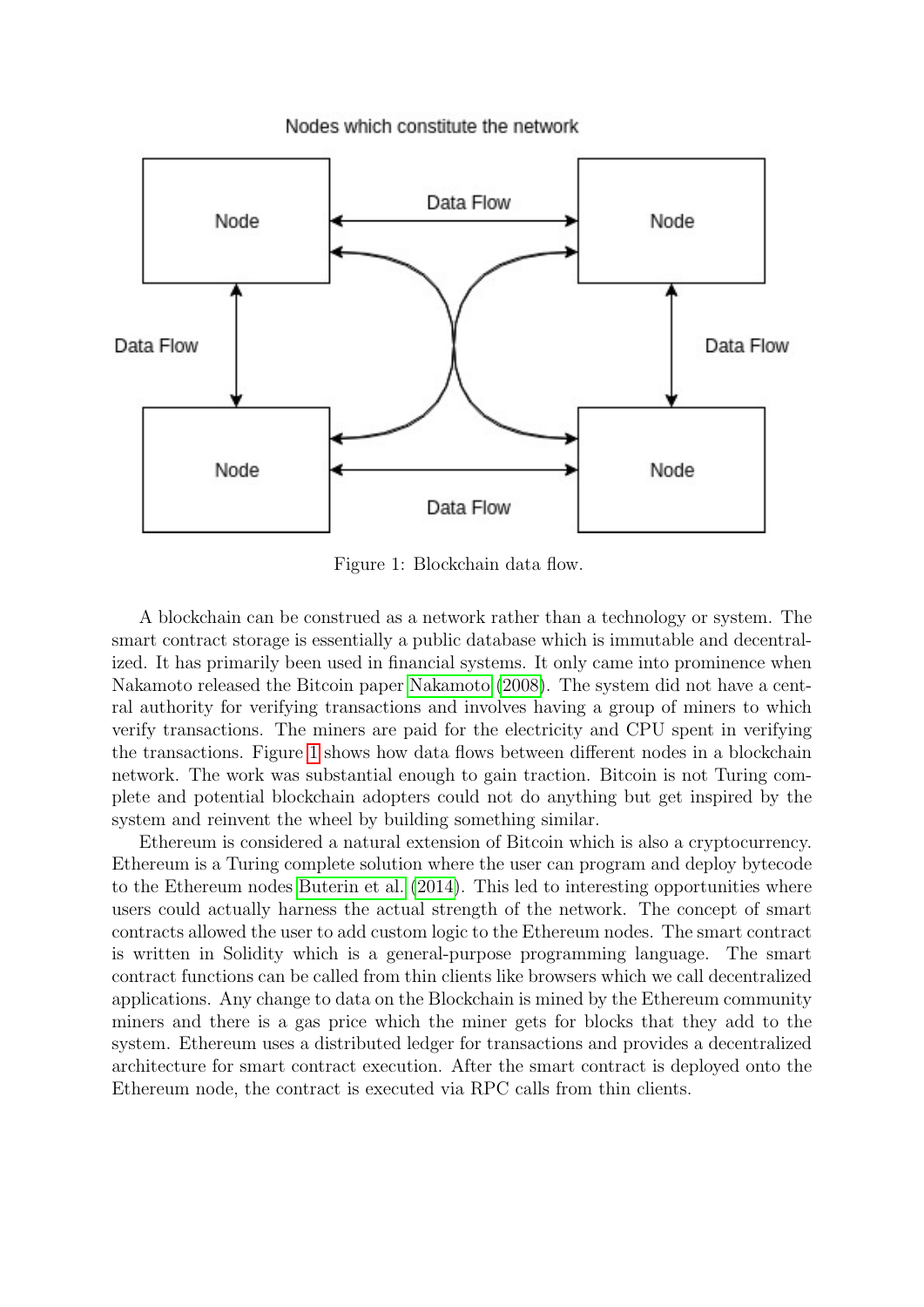

<span id="page-7-3"></span>Figure 2: Transitive nature of packages.

### <span id="page-7-0"></span>4 Methodology

Equation [\(1\)](#page-7-2) presents the clauses which act as dependencies of a package to be installed.

<span id="page-7-2"></span>
$$
(\neg x_1 \lor \neg x_2 \lor \neg x_3) \land (\neg x_2 \lor x_3 \lor x_4) \land (\neg x_2 \lor \neg x_5 \lor x_3)
$$
\n
$$
(1)
$$

Each clause has three versions which have all literals as sub-dependencies of dependencies. Each literal has two versions  $x_{1:0}$  and  $x_{1:1}$ , where  $x_{1:0}$  is given as the negation in the package. To install a package F, we need to install all its sub packages given by clauses in the equation. Assuming we can install only one version of the package at a time, we need to find a satisfying assignment to Equation [\(1\)](#page-7-2) such that we get a successful response where all clauses can be installed for the main package to be installed. It has been shown that the problem is NP-complete by converting the 3SAT instance to a dependency problem instance [Cox](#page-18-5) [\(2016\)](#page-18-5). The NP-completeness can be avoided by attacking some assumptions like only a single package can be installed on the instance at a time and having a versioning system which does not specify package range.

Every package manager has to deal with direct and transitive dependencies. The more the transitivity, the more the complicated the network. The transitivity can be seen from [2.](#page-7-3) Here, all the nodes are packages and the edges represent the dependence. We can see that package F depends on  $C_1$ ,  $C_2$  and  $C_3$ . Also, packages  $C_1$ ,  $C_2$  and  $C_3$  directly depend on other packages.

Here, each C clause has three versions each of which depends on different packages. For example,  $C_{1:0}$  depends on  $x_{1:0}$  and  $C_{1:1}$  depends on  $x_{2:0}$ . A dependency chart was used for the 3SAT reduction as shown by [Cox](#page-18-5) [\(2016\)](#page-18-5). If the x packages were to be removed, it would affect F and all C packages. The 'left-pad' problem was pointed out by [Decan](#page-18-1) [et al.](#page-18-1) [\(2016\)](#page-18-1), where a package named 'left-pad' was used by major packages like Atom and Babel. The owner of 'left-pad' unpublished this package which caused all installations and builds to fail. Two percent of the transitive packages installations failed because of this event. Developers started rethinking their dependency structures and including only which they dire needed.

Smart contracts are similar to stored procedures in SQL. The bytecode of the smart contract is deployed to all the network nodes. The functions of the bytecode are then invoked via RPC calls on the client. New data to be mined requires proof of work from the Ethereum node. Proof of work here means the node will have to perform some computational work before adding a block to the network. This reduces the number of the blocks a node can add to the network and gets fairness to the system.

#### <span id="page-7-1"></span>4.1 Data structure

The data schema can be best seen as a tree. The root node acts the package name and the leaf node is the actual package information. The nodes are version numbers. The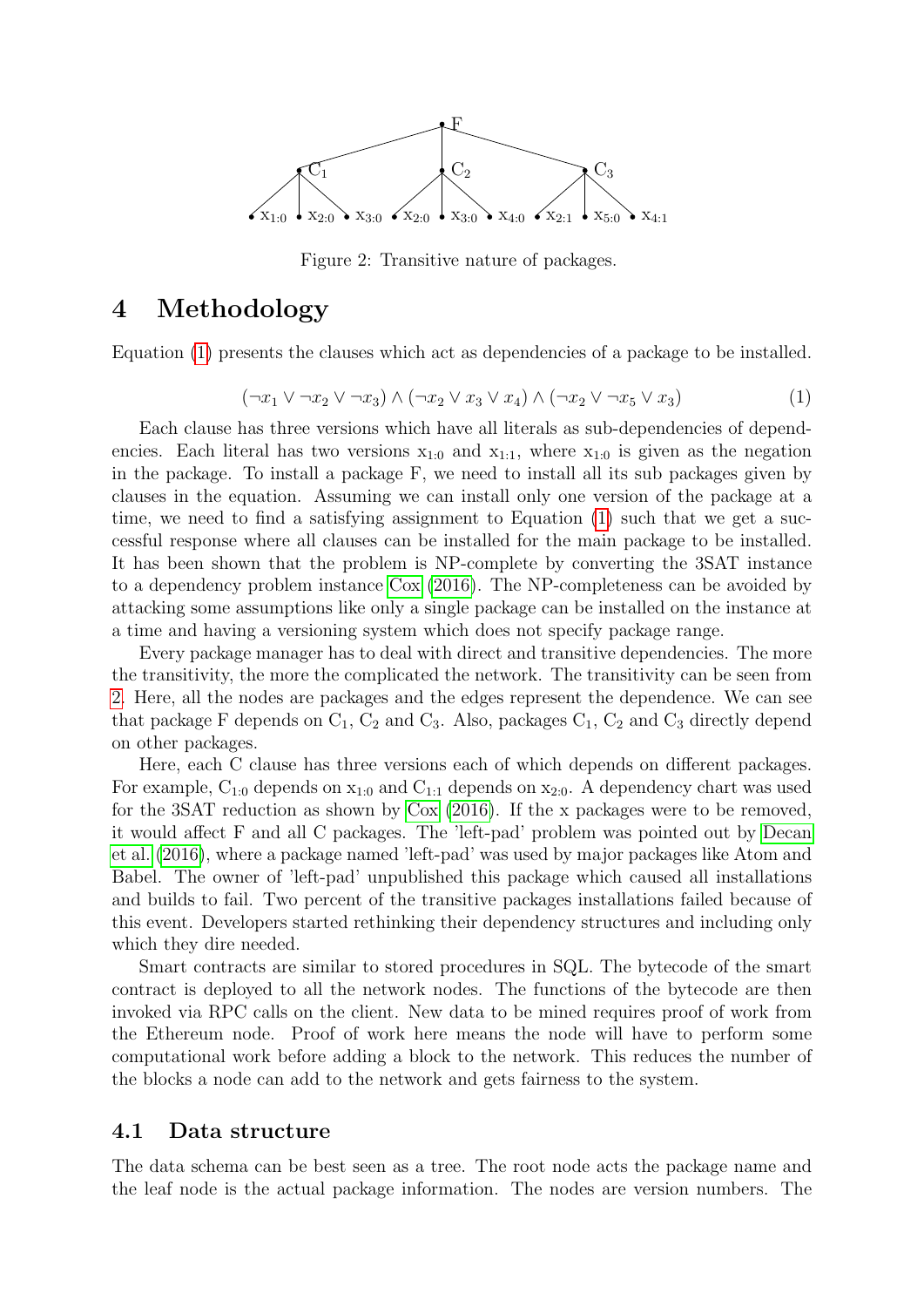

Figure 3: Placement of new versions on version tree

```
\{owner : 'example_ownerid',
     dependencies : {
           {}^{,} Package1 ' : {}^{,} 1.1.2',
           ' Package2 ' : '1.2.1'
     } ,
     \lim_{k \to \infty} : 'example_link',
     checksum : ' example checksum '
}
```
<span id="page-8-0"></span>Figure 4: Data structure for package versioning.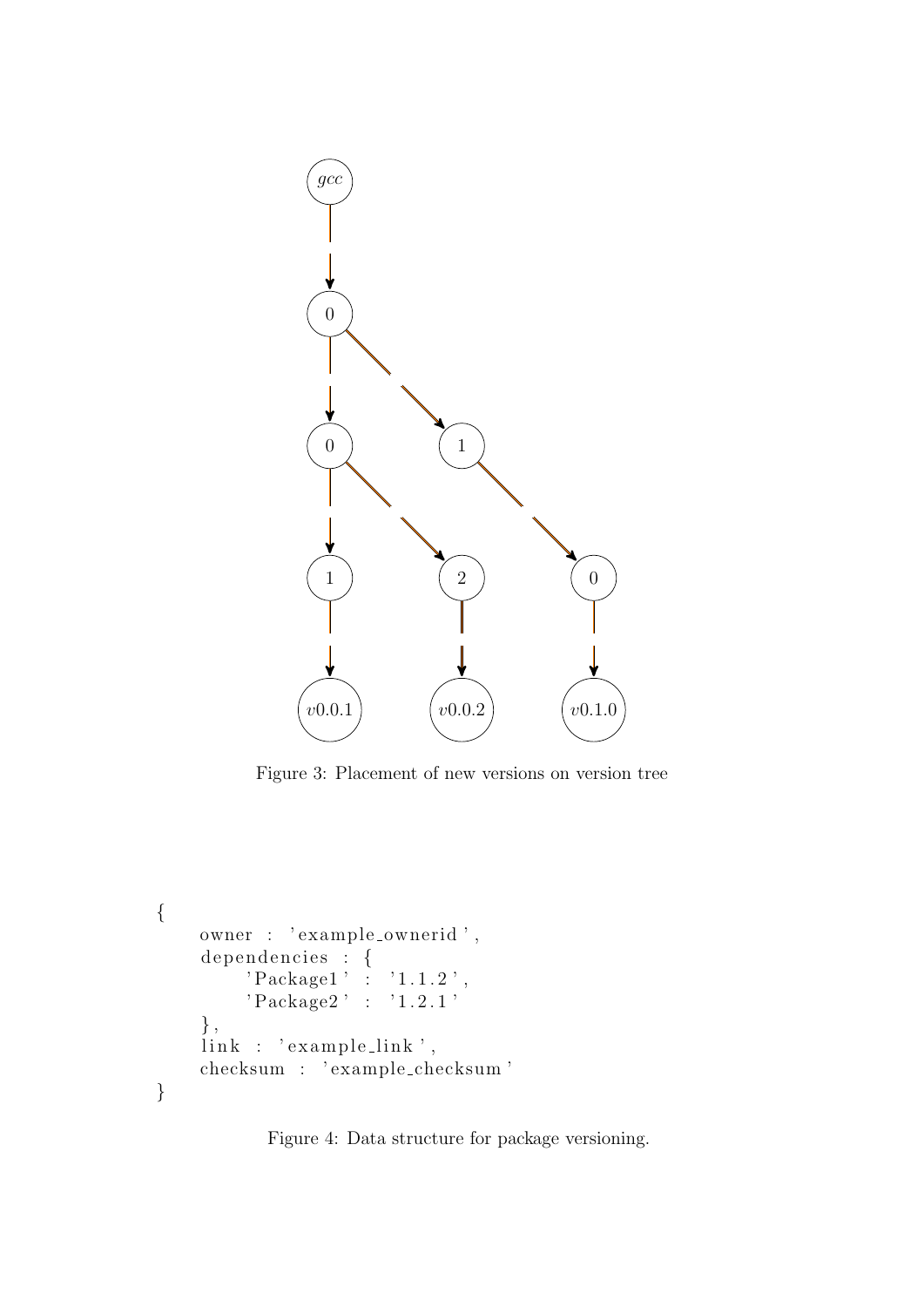

Figure 5: Smart contract interaction.

data structure provided in Figure [4](#page-8-0) gives a gist of the data structure. Every package would have its package tree. The data structure is flexible to both the minor major versioning technique as well as semantic versioning where we have three versions. An oversimplification of this data structure would be to have to nested map pointing to a resource. Using as hashmap keeps the time complexity to  $O(1)$ .

The package information will contain information which is important to install the package like dependencies, link, dependents. The package dependencies are the packages which will be installed with the package. The version of the dependencies is important here to exactly install the dependency the package needs. The data can be fed to the client either in a single go or differently for every package. The ownerId helps us to identify the owner of the package. The package ecosystem can be looked upon as a giant graph where each can depend on other packages or other packages depend on it. The link is the pointer to the package which will be stored with IPFS.

The developers can host the Ethereum nodes in their environment or use the network. Some users would like to keep a copy of the blockchain in the event the network goes down. The usage of the node or the network will be configurable via the package manager client.

#### <span id="page-9-0"></span>4.2 Storage solution

We need to keep the bare minimum information on the ledger so that the intermediation of metadata on the peer to peer network is fast. A compressed version of the package would be kept on the IPFS. IPFS(Interplanetary file system) is peer to peer storage solution. While uploading the package file to IPFS we receive an immutable hash. This is hash can be used to retrieve the file in the future. IPFS uses a Distributed hash table to store the hash and the data is stored locally in the node where it is published. Any other node which requests a file has to download the file from the nearest node and keep it locally with its self for a definite period of time.

We use a Coral Distributed hash table to store the data which concentrates more on locality [Benet](#page-18-6) [\(2014\)](#page-18-6). A replication factor can be added to have some replication of blocks. The hash returned is stored on the Smart contract. IPFS internally uses the Bit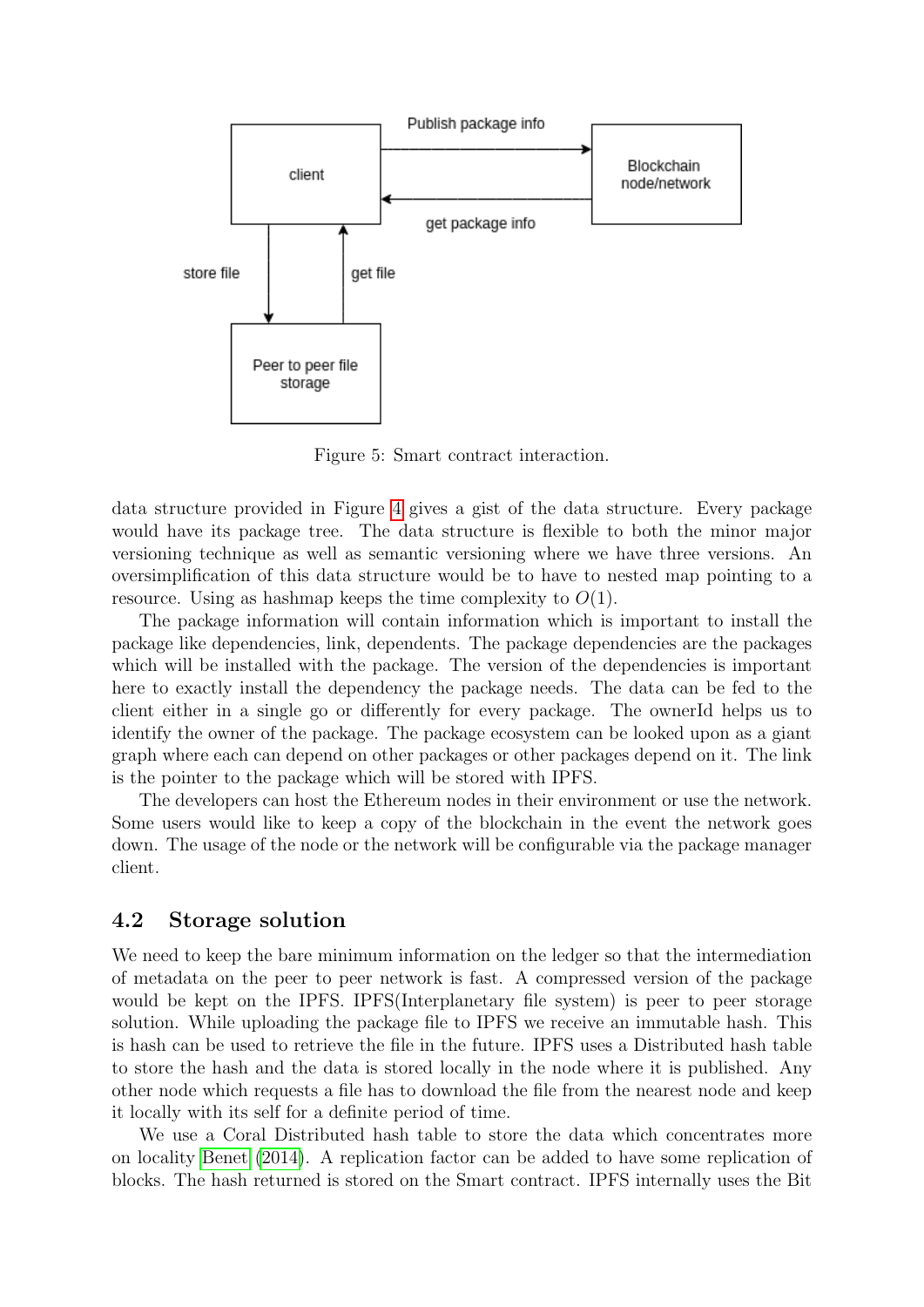Torrent protocol where it opens up many connections to the different peers and downloads bits and pieces of the file simultaneously. By using IPFS we make sure that no part of the architecture is centralised. IPFS is used for storing web archival records where the payloads are stored in IPFS and the indexes are stored in a format called CDXJ [Alam](#page-18-7) [et al.](#page-18-7) [\(2016\)](#page-18-7). CDXJ is an extension to CDX which has JSON support. CDXJ plays a similar role to the blockchain node in our system except that it is mutable.

### <span id="page-10-0"></span>4.3 Algorithms

The algorithm is for storing package which the developer wants to make available. The client side would have to provide the owner name, package name, version, and dependencies. The package version, name, and dependencies are extracted from the dependency file on the client. The package to be published is stored in the data structure mentioned above which will contain trees for all packages. The complexity of this algorithm is  $O(1)$ . The package Info is the same as the mentioned above. It will contain the dependencies, dependency versions and link to the current package.

|     | <b>Algorithm 1</b> Publish algorithm                       |              |                       |  |  |
|-----|------------------------------------------------------------|--------------|-----------------------|--|--|
|     | 1: procedure                                               |              | <b>PUBLISHPACKAGE</b> |  |  |
|     | $\triangleright$ *Smart contract storage                   |              |                       |  |  |
| 2:  | packages                                                   | $\leftarrow$ | package map           |  |  |
|     | $\triangleright$ *inputs                                   |              |                       |  |  |
| 3:  | $pn \leftarrow$ name of the package                        |              |                       |  |  |
| 4:  | $packageInfo \leftarrow packageInfo$                       |              |                       |  |  |
| 5:  | $v \leftarrow version$                                     |              |                       |  |  |
| 6:  | $major \leftarrow version major$                           |              |                       |  |  |
| 7:  | $minor \leftarrow version minor$                           |              |                       |  |  |
| 8:  | $patch \leftarrow version \; patch$                        |              |                       |  |  |
| 9:  | if $packages[pn]$ then                                     |              |                       |  |  |
| 10: | if $packages[pn][major][minor][patch] == null$ then        |              |                       |  |  |
| 11: | $packages[pn][major][minor][patch] \leftarrow packageInfo$ |              |                       |  |  |
| 12: | $success \leftarrow true$                                  |              |                       |  |  |
| 13: | else                                                       |              |                       |  |  |
| 14: | $success \leftarrow false$                                 |              |                       |  |  |
| 15: | end if                                                     |              |                       |  |  |
| 16: | end if                                                     |              |                       |  |  |
|     | return success                                             |              |                       |  |  |
|     | 17: end procedure                                          |              |                       |  |  |

The algorithm for downloading an installed package is given. The asymptotic complexity of installing the entire package depends on the number of dependencies in the package. Requesting a package with its version from the storage layer would have a time complexity of  $O(1)$ . Web3, which is the client used to connect to Ethereum node is does not support passing structures downstream yet. As and when support is added for dynamic structures being returned downstream, the model contract can have the processing logic to collect the package with all its dependencies. This would decouple the storage and the processing and the model contract can be changed with time.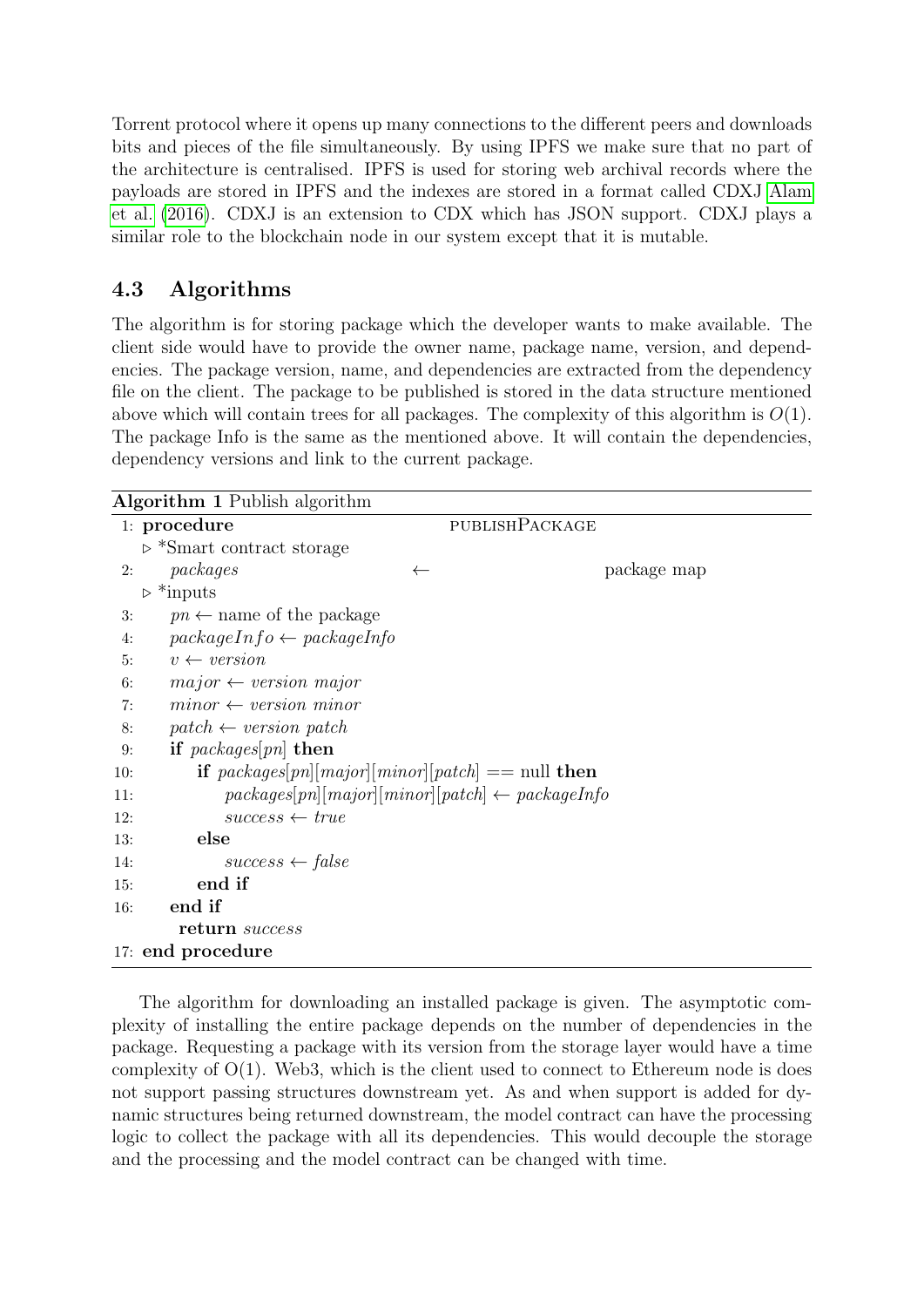Algorithm 2 Install package algorithm





<span id="page-11-1"></span>Figure 6: Contract Deployment pattern.

### <span id="page-11-0"></span>4.4 Diagrams

### Class diagram

Contracts are immutable in nature. In a centralized setup, we just update the code with and deploy to all the servers. While using contracts cannot be updated, new contracts need to be deployed. We need to make sure we do not lose references to our storage layer. The storage layer is separated to ensure a reference is maintained. Every change to the contract would require an update to the client side binaries, this would be highly inefficient. To overcome this issue, we propose a register-contract which contains a reference to the main contract. The client function will have to execute the register-contract and get the address of the main contract. Once the address is received, it will be able to get the latest code of the contract. Separation of concerns is of prime importance in the blockchain.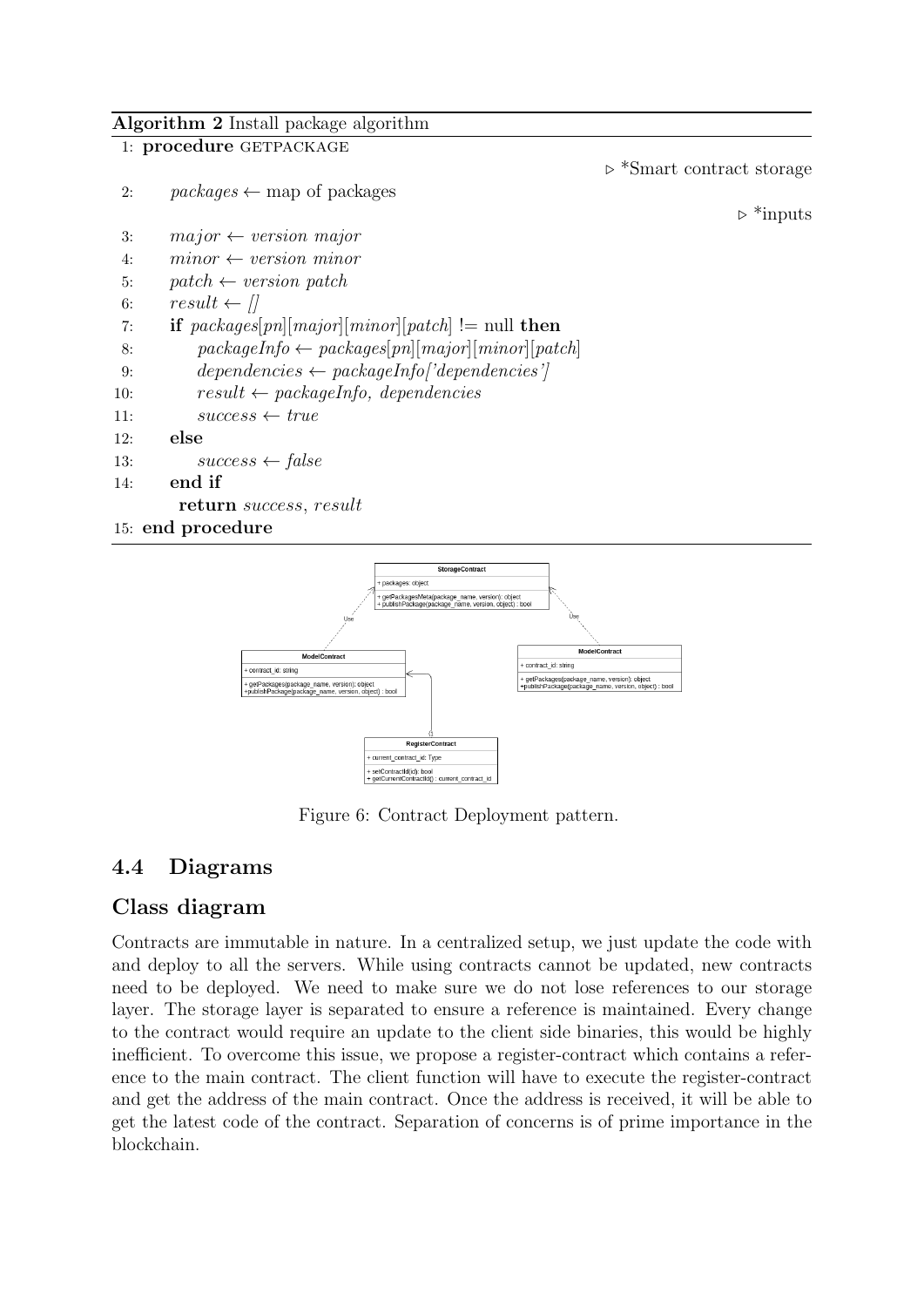

Figure 7: Package installation.



Figure 8: Publishing a package.

#### Sequence diagrams

The installation sequence diagram shows the installation of a package. The diagram shows the interaction between the client, the network, and the IPFS server. In HDFS, the blocks do not flow through the name-node. However, the name-node does keep a log of all the blocks on the data nodes [Shvachko et al.](#page-19-11) [\(2010\)](#page-19-11). Similar to HDFS, the file data does not go through the blockchain nodes. The file data is fetched from the IPFS servers. This would increase the throughput and also avoid the blockchain intermediation issue.

The package to be published is uploaded is converted to a tar file. Once the package is compressed, it is uploaded to IPFS. IPFS returns a hash link which helps us uniquely identify the file when needed. We take this hash link and send it to the blockchain node which stores the package information.

The client state diagram shows the flow of events on the client side library. The clientside library will not installed packages that are already installed unless the developer tries to install a different version of the same package. By doing this we save a considerable amount of bandwidth. The client maintains a local state which keeps a track of the packages that are installed. Top level packages will directly replace the other version by design. The packages and their dependencies will be installed in a shared space to avoid duplication. Dependencies of the different versions will be kept local to the package that requires them and not in a shared space.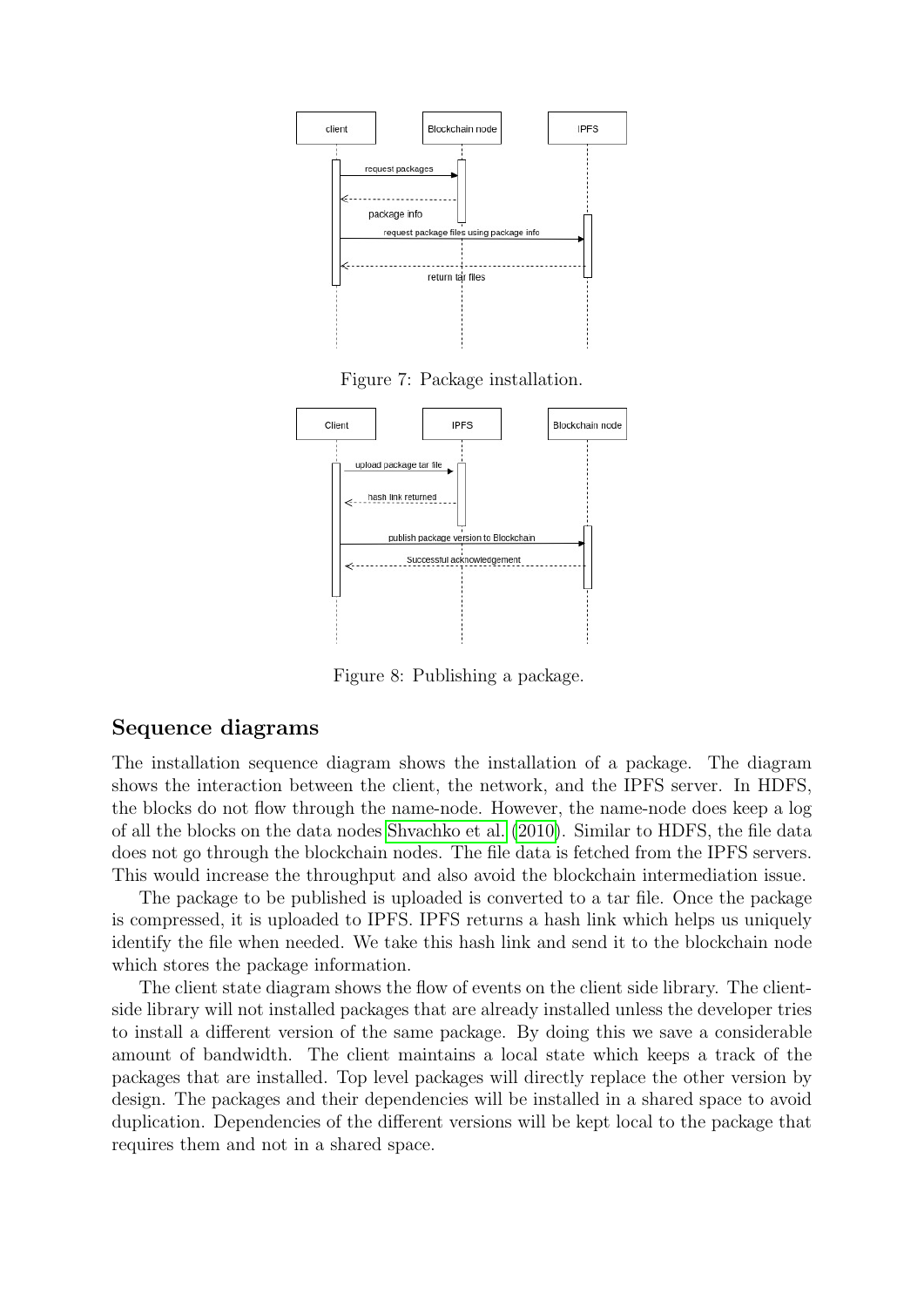

Figure 9: State diagram for the client.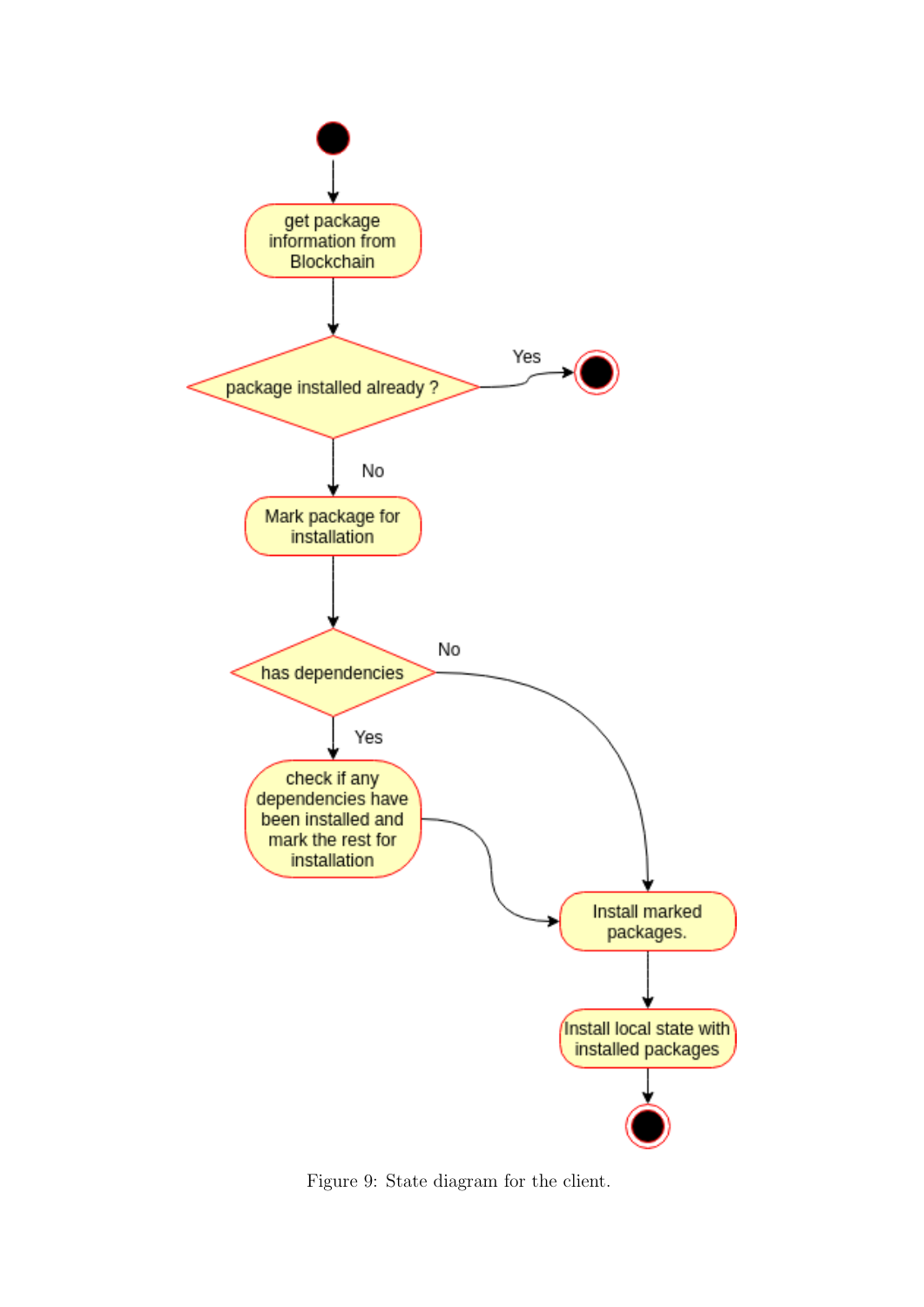### <span id="page-14-0"></span>5 Implementation

The proposed solution uses Ethereum smart contracts to store package metadata and binaries in IPFS. Table [3](#page-14-1) shows the software requirements for the implementation. The Geth binary was used to run the Ethereum node. The web3 package was used for the client side implementation. Solidity was used to write the smart contract. The web3 client gives a nice interface to interact with Ethereum based smart contract. A CentOS instance was created on Open stack to run the Geth binary and also the P2P storage server. The Geth binary is built in Go which means it is compatible with operating system.

The setup can be used as a standalone system or in collaboration with another package manager as shown in figure [10.](#page-15-0) The standalone system would require users identifying themselves to the network and would require sufficient funds to submit transactions. The collaboration with other package managers would allow anyone to submit transactions as there would only group of services publishing for everyone. The copies of the transactions would be maintained in both the centralized and the decentralized systems.

The NPM listener pushes metadata to interested services. The metadata consists of the name, version, license etc. A daemon was created to get the metadata from NPM. This daemon also excludes packages which don't have a valid version. It was noticed that the speed at which the packages arrived was too fast. This would cause transaction clouding on the Ethereum node. A queue was placed to improve the flow control between the workers and the listener.

Another CentOS instance was used to run the workers and the service. The messages are given to the workers in a round robin fashion. The workers are the processes which upload the binaries to the peer to peer storage and push the metadata on the Ethereum network. The workers can be horizontally scaled out to improve job throughput. The workers are decoupled from the listener.

<span id="page-14-1"></span>

| Software              | Version |
|-----------------------|---------|
| $\operatorname{Geth}$ | v1.8.13 |
| Solidity              | v0.4.24 |
| Node.js               | v6.9.1  |
| <b>IPFS</b>           | v0.4.17 |
| web <sub>3</sub>      | v0.18.4 |

Table 3: Software requirements.

The smart contract models the dependencies graph of each package. A graph network can be visualized with contract storing all the dependencies and the dependents on the package. The public nature of the Ethereum makes it well suited for open source packages. The storage contract has data operations and is primarily the data layer of the system. As of now, web3 does not have a stable way of handling dynamic structures. Once the support for the this is stable a model contract can be used to leverage this feature. A model contract as shown in figure [6](#page-11-1) can be used to improve the algorithm or add other interesting features on top of the storage layer. This pattern is also used to ensure that we do not lose the reference to our storage data as contracts are immutable and structures cannot be changed once the contract is deployed.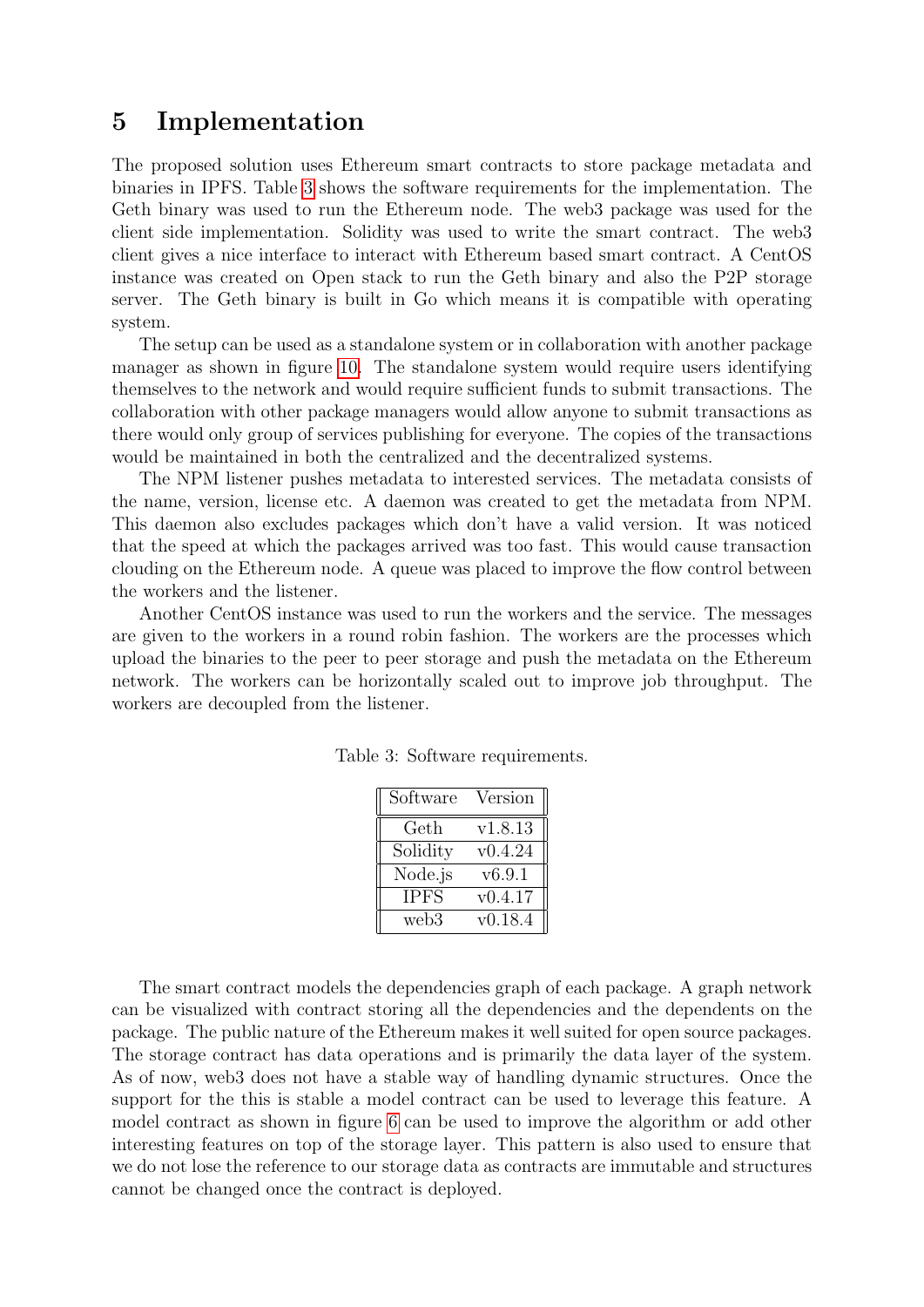Web3 v0.20 was chosen over v1.0 beta because it's been around longer. Also, some of the experimental solidity features on string arrays were tried. The bytes array was found to be more stable than the string array in solidity. This, however, has an additional cost of converting all the byte elements to string elements after getting them from the contract.



<span id="page-15-0"></span>Figure 10: System Architecture for publishing new packages

A test simulator was used for the creation of the contract and initial testing. The test simulator has fake accounts and fake Ethereum which can be easy to check the functionality before deploying the main or any test Ethereum network.

The Rinkeby test network was used for the actual execution of the smart contracts. Rinkeby uses Proof of Authority, which means that there are authorized set of miners who verify transactions and add blocks. Ether needs to be expended while submitting transactions to the Smart contract. This Ether was received from the Ethereum Rinkeby faucet.

The block synchronisation of Ethereum nodes depends on other peers in the test network. The Ethereum node first synchronizes all the blocks and then starts accepting contracts and transactions. The full synchronization mode requires a lot of time as the chain is very large. The light mode, on the other hand, is the fastest option but does not have much support from peers. The fast synchronization mode just downloads the block headers instead of the entire block and it also has enough support from the community so the synchronization in this mode is fast.

The main network uses the Proof of work concept where the miners need to expend CPU to solve a computation problem and then add blocks to the network. The miners are rewarded with Ether once they solve the problem. The test network instead works on a proof of authority concept. It means there are predefined nodes which are used to verify transactions and adding blocks on the network. There are no miners on the test Rinkeby network. The implementation of proof of authority reduces the risk of the chain becoming big quickly because the authorized nodes include blocks at a fixed rate.

In all its essence, the Ethereum network is similar to a PaaS system. The contracts are distributed to all the miners, who execute the function with the transaction parameters for us and broadcast the results over the network. The clients pay for submitting transactions and deploying contracts, similar to how we pay the cloud service providers for deploying services on their platform. We do not control the environment in which the transaction is mined. In case we need more control on the mining activity, it would be good to opt for a private network rather than a public one.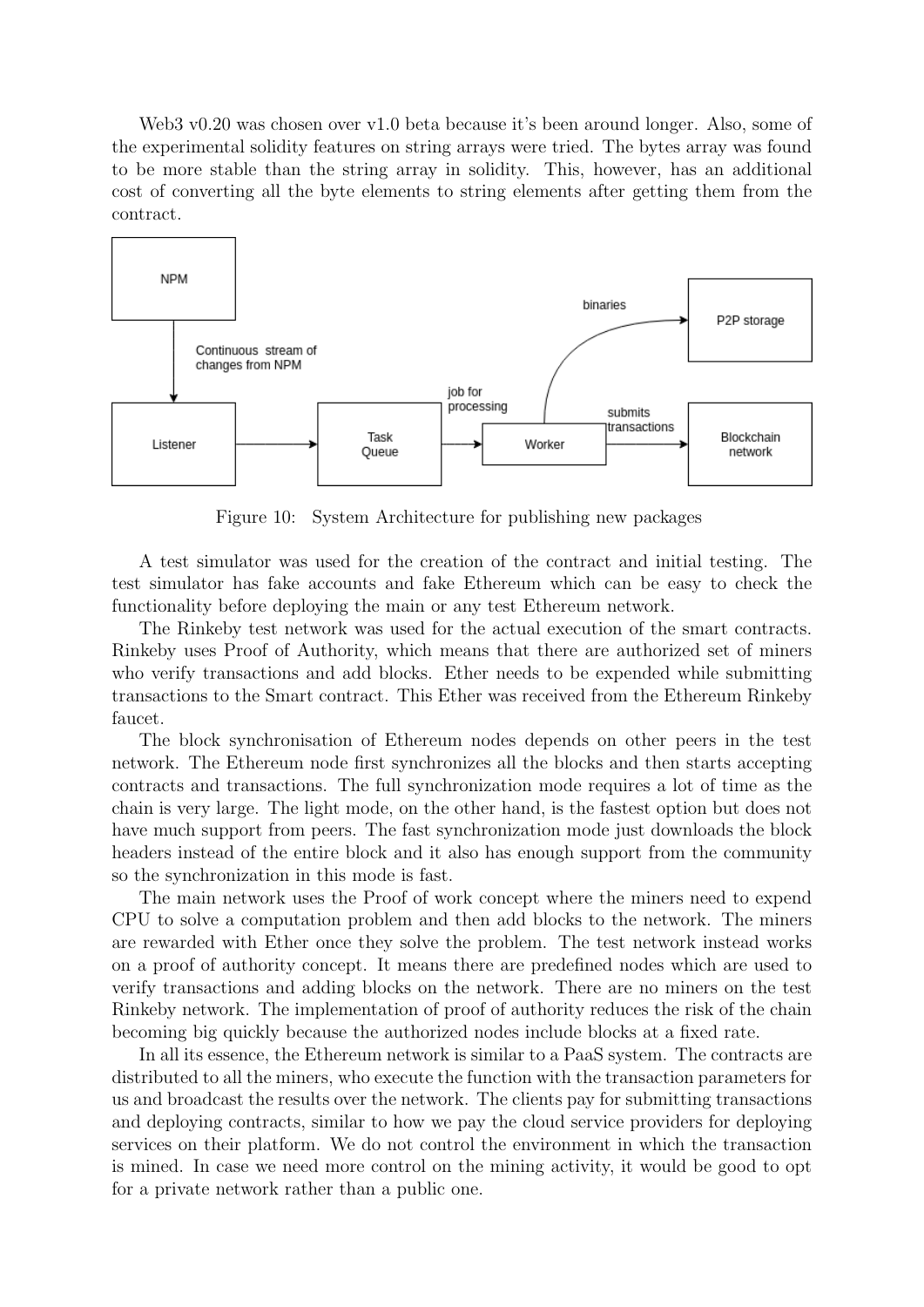### <span id="page-16-0"></span>6 Evaluation

Our evaluation has been performed using 4338 packages, including the top 950 packages which are used directly and transitively by other packages as documented in [Kashcha](#page-19-12) [\(2018\)](#page-19-12).

It has been noticed that if the Ethereum node is bombarded with transactions, the node does not broadcast those transactions immediately and these get stuck on the node as pending transactions. Miners get an incentive for mining blocks on the main network, so the main network has more miners. The Rinkeby network does not have any miners as it works on a Proof of Authority system. Only authorized nodes can verify transactions on the Rinkeby network. The authorized nodes ensure that the Rinkeby network grows at a steady pace.

Consequently, we have to set the gas price appropriately in order for the transactions to be mined quickly. Had the gas price been low, the transactions would not have been picked up for mining because the miners would have found other more lucrative transactions. Consequently, our initial gas price was 1 gwei for transactions and, by using a simple demand-supply iterative function, it was finally increased to 5 gwei.

Our tests ran for a week. It was initially noticed that the workers would crash because of insufficient funds. As the funds come from the faucet, which happens to be rate limited, we decided to slow submit transactions and keep adaptively funding the address with more ether.

Bandwidth monitoring was kept on the instance where the blockchain node was installed. The results are plotted in Figure [11.](#page-16-1) The evaluation involved requesting a list of packages along with their versions present on the node. The metadata for these packages was then requested individually.



<span id="page-16-1"></span>Figure 11: Empirical evaluation of Bandwidth usage

Nload was used to track the bandwidth of the instance. As seen in the figure, there is a sharp increase in the outgoing bandwidth, as much as 650.48 Kbit/s. The event happens because all the events are requested from the node. Requesting the events for the packages caused the bandwidth to spike up. The outgoing bandwidth gradually trickled down to 396.32 Kbit/s as other package metadata was requested.

Latency test was conducted on the Blockchain node. The results for the test are given in [4.](#page-17-0)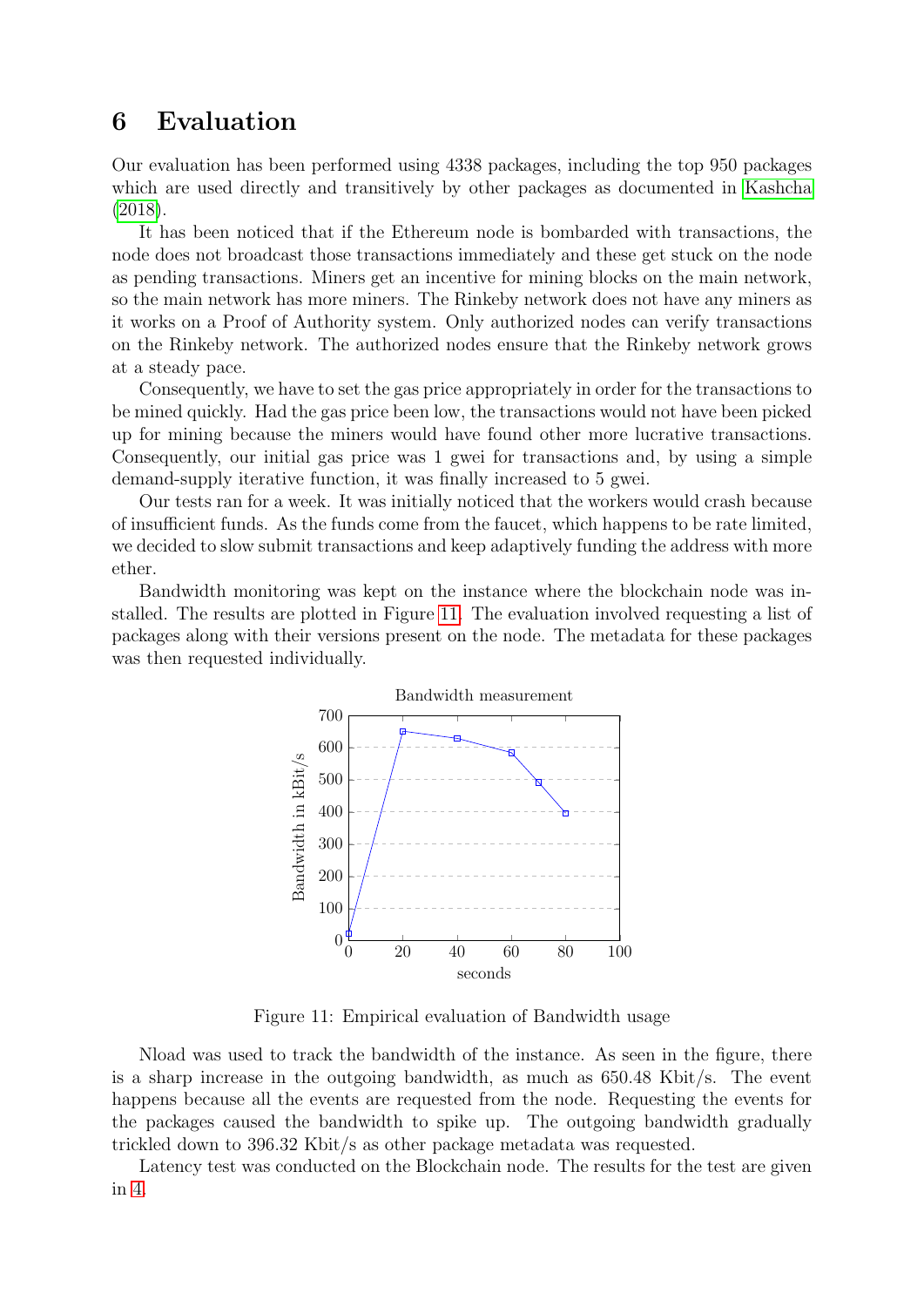<span id="page-17-0"></span>

| Number of packages | Statistics (ms) |               |                    |  |
|--------------------|-----------------|---------------|--------------------|--|
| Head               | Mean            | <i>Median</i> | standard deviation |  |
| 250                | 148.3           | 146           | 8.73               |  |
| 500                | 149.578         | 147           | 9.23               |  |
| 1000               | 148.991         | 147           | 9.05               |  |

Table 4: Latency test for getting package meta data from the node.

It was noticed that the mean latency to get the package metadata from the Blockchain node is approximately 148 ms. The cost to get the overall package would be higher as there is no handling for parsing dynamic structures on the web3 client. Once there is a stable support for dynamic structures, metadata for many packages can be requested at once.



Figure 12: Network graph of packages (partial view).

<span id="page-17-1"></span>Referring to [12,](#page-17-1) we can see at many packages in the Javascript ecosystem can have multiple levels of dependencies. The graph is modeled directly from the data received from the Blockchain node. It was noticed that some packages have cyclic dependencies. The impact of the cyclic nature of the dependencies has not been fully studied, but we argue that it may be detrimental to the overall traceability and version control for a repository.

The highest number of direct dependents observed in the subset which was tested is 361. Some packages such as lodash, commander and body-parser show an in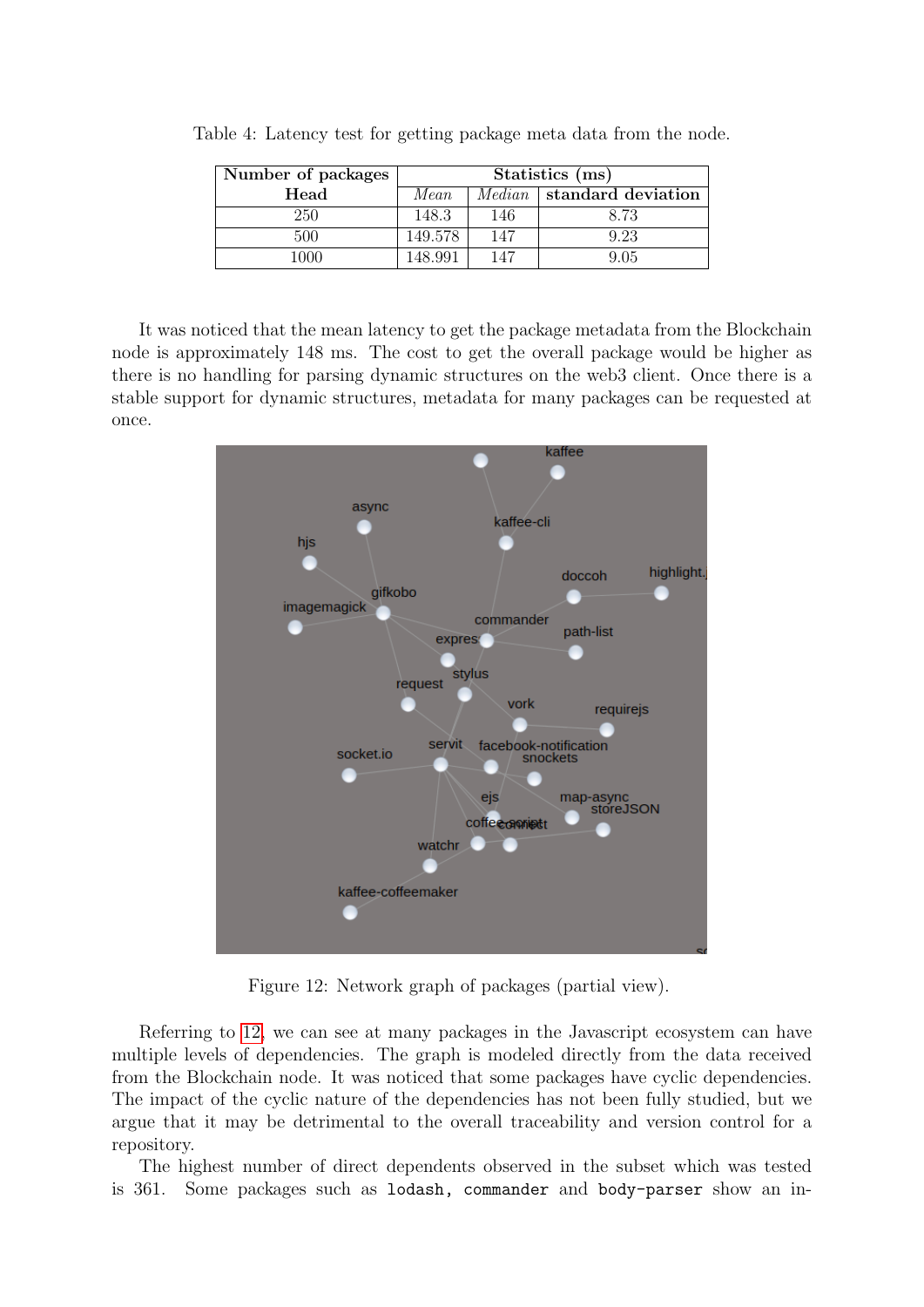creasing number of first level dependents. This number is likely to grow as previously shown [Kashcha](#page-19-12) [\(2018\)](#page-19-12). These packages are critical to the community as they form the basis of any sort of development.

### <span id="page-18-0"></span>7 Conclusion and Future Work

The proposed system is a reliable decentralised architecture for package management. The system relies on the Ethereum for functioning. Smart contracts have been used for integrating our logic onto the blockchain network, where IPFS has been proposed for storing actual binaries.

The blockchain network can have any number of nodes in the network at a time. The users can install the Ethereum node on their infrastructure or use it as a service in order to keep track of the dependencies. Also, the underlying architecture can be also be used for any kind of dependency management with tweaks to the client and version changes in the contract. The native client will, however, change according to the platform. Blockchain networks have good read throughout compared to the write throughput which could be ideal for dependency management.

Further work is envisioned to study dependencies at multiple levels as our current work has only taken into account single-level. Ideally, it may be useful to study in detail cliques which can uncover not only functional software properties, but also non-functional characteristics such as developer relationships, code styles, and other useful patterns.

### References

- <span id="page-18-3"></span>Abate, P., Cosmo, R. D., Treinen, R. and Zacchiroli, S. (2012). Dependency solving: A separate concern in component evolution management, Journal of Systems and Software 85(10): 2228–2240.
- <span id="page-18-7"></span>Alam, S., Kelly, M. and Nelson, M. L. (2016). Interplanetary wayback: The permanent web archive, JCDL '16, ACM, Newark, pp. 273–274.
- <span id="page-18-2"></span>Balalaie, A., Heydarnoori, A. and Jamshidi, P. (2016). Microservices architecture enables devops: Migration to a cloud-native architecture, IEEE Software 33(3): 42–52.
- <span id="page-18-6"></span>Benet, J. (2014). Ipfs-content addressed, versioned, p2p file system. Accessed on 19.2.2018. URL: https://arxiv.org/pdf/1407.3561.pdf
- <span id="page-18-4"></span>Buterin, V. et al. (2014). A next-generation smart contract and decentralized application platform, Technical report. Accessed on 19.2.2018; Cited by 215. URL: https://github.com/ethereum/wiki/wiki/White-Paper
- <span id="page-18-5"></span>Cox, R. (2016). Version SAT. Accessed on 19.2.2018. URL: https://research.swtch.com/version-sat
- <span id="page-18-1"></span>Decan, A., Mens, T. and Claes, M. (2016). On the topology of package dependency networks: A comparison of three programming language ecosystems, ECSA '16, ACM, Copenhagen, pp. 21:1–21:4.